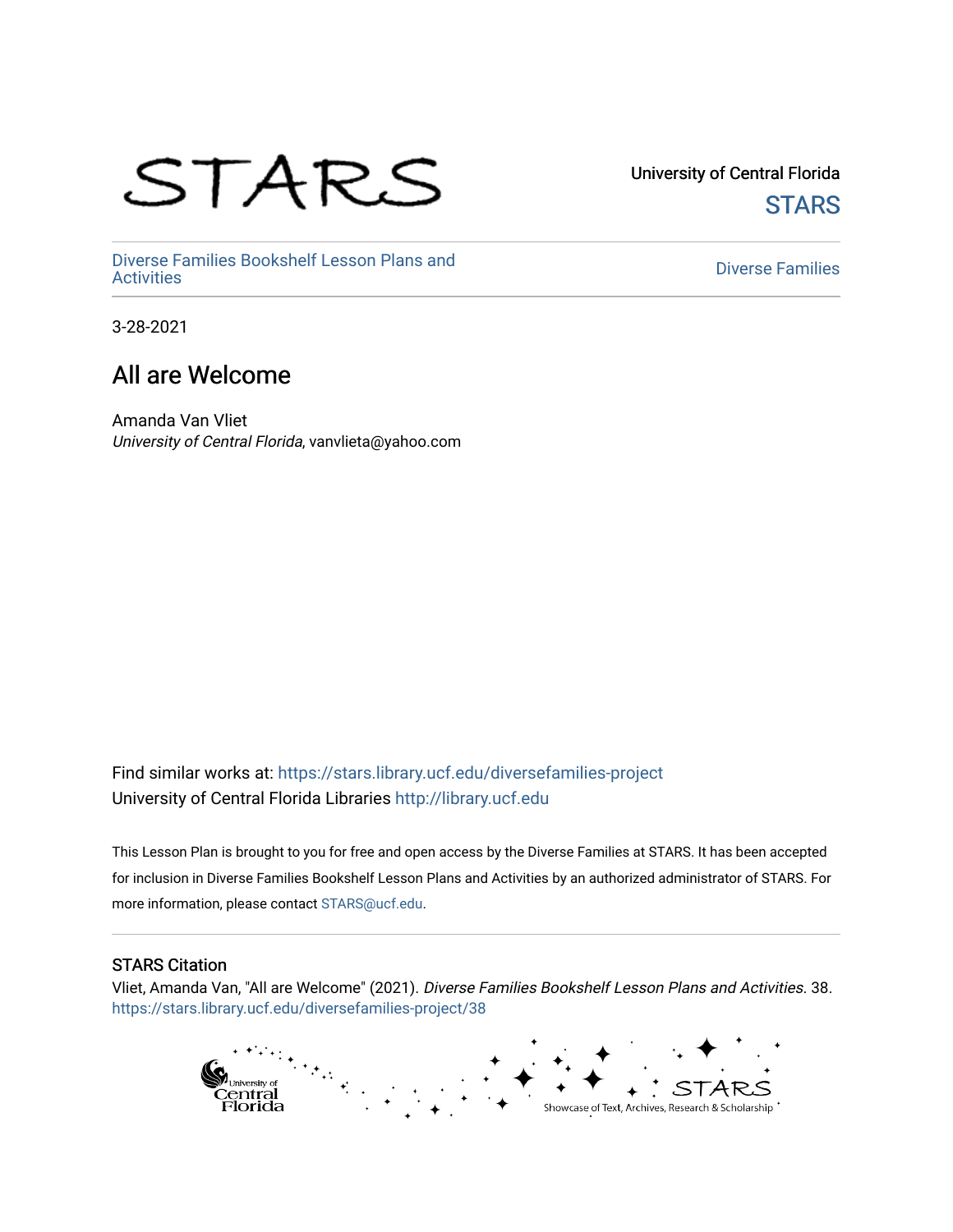

UNIVERSITY OF CENTRAL FLORIDA

#### **Diverse Families Children's Literature Lesson Plan Written by: Amanda Van Vliet**

**STARS Database BOOK URL:** <https://stars.library.ucf.edu/diversefamilies/1383/>

| <b>Lesson Title</b>       | <b>Book Title: All Are Welcome</b>                                                                                                               |  |  |  |
|---------------------------|--------------------------------------------------------------------------------------------------------------------------------------------------|--|--|--|
|                           | <b>Author: Alexandra Penfold</b>                                                                                                                 |  |  |  |
|                           | <b>Illustrator: Suzanne Kaufman</b>                                                                                                              |  |  |  |
| Content Area(s) and Grade | World Languages/ 3rd Grade                                                                                                                       |  |  |  |
| $Level(s)$ :              |                                                                                                                                                  |  |  |  |
| Lesson Objective(s):      | The student will understand that everyone's differences will be loved and                                                                        |  |  |  |
|                           | celebrated within the classroom.                                                                                                                 |  |  |  |
|                           | The student will be able to explain why Multiculturalism is important in the                                                                     |  |  |  |
|                           | classroom and how they can learn from one another's differences.                                                                                 |  |  |  |
|                           | The student will learn about different cultural foods shared by classmates.                                                                      |  |  |  |
|                           | The student will share what they feel makes their culture unique.<br>$\overline{\phantom{a}}$                                                    |  |  |  |
|                           | The student will share what they learned through a 3-2-1 response                                                                                |  |  |  |
|                           | assessment.                                                                                                                                      |  |  |  |
|                           |                                                                                                                                                  |  |  |  |
| Florida Standards:        | WL.K12.NH.8.3 Compare and contrast specific cultural traits of the target culture and                                                            |  |  |  |
|                           | compare to own culture (typical dances, food, celebrations, etc.)                                                                                |  |  |  |
|                           |                                                                                                                                                  |  |  |  |
|                           | LAFS.3.RL.1.1 Ask and answer questions to demonstrate understanding of a text,<br>referring explicitly to the text as the basis for the answers. |  |  |  |
|                           |                                                                                                                                                  |  |  |  |
|                           | LAFS.3.RL.3.7 Explain how specific aspects of a text's illustrations contribute to what is                                                       |  |  |  |
|                           | conveyed by the words in a story (e.g., create mood, emphasize aspects of a character                                                            |  |  |  |
|                           | or setting).                                                                                                                                     |  |  |  |
|                           |                                                                                                                                                  |  |  |  |
|                           | LAFS.3.RL.2.6 Distinguish their own point of view from that of the narrator or those of                                                          |  |  |  |
|                           | the characters.                                                                                                                                  |  |  |  |
|                           |                                                                                                                                                  |  |  |  |
|                           | LAFS.3.SL.1.1 Engage effectively in a range of collaborative discussions (one-on-one, in                                                         |  |  |  |
|                           | groups, and teacher-led) with diverse partners on grade 3 topics and texts, building on                                                          |  |  |  |
|                           | others' ideas and expressing their own clearly.                                                                                                  |  |  |  |
|                           |                                                                                                                                                  |  |  |  |
|                           | Come to discussions prepared, having read, or studied required material;<br>а.                                                                   |  |  |  |
|                           | explicitly draw on that preparation and other information known about the                                                                        |  |  |  |
|                           | topic to explore ideas under discussion.                                                                                                         |  |  |  |
|                           | b. Follow agreed-upon rules for discussions (e.g., gaining the floor in respectful                                                               |  |  |  |
|                           | ways, listening to others with care, speaking one at a time about the topics                                                                     |  |  |  |
|                           | and texts under discussion).                                                                                                                     |  |  |  |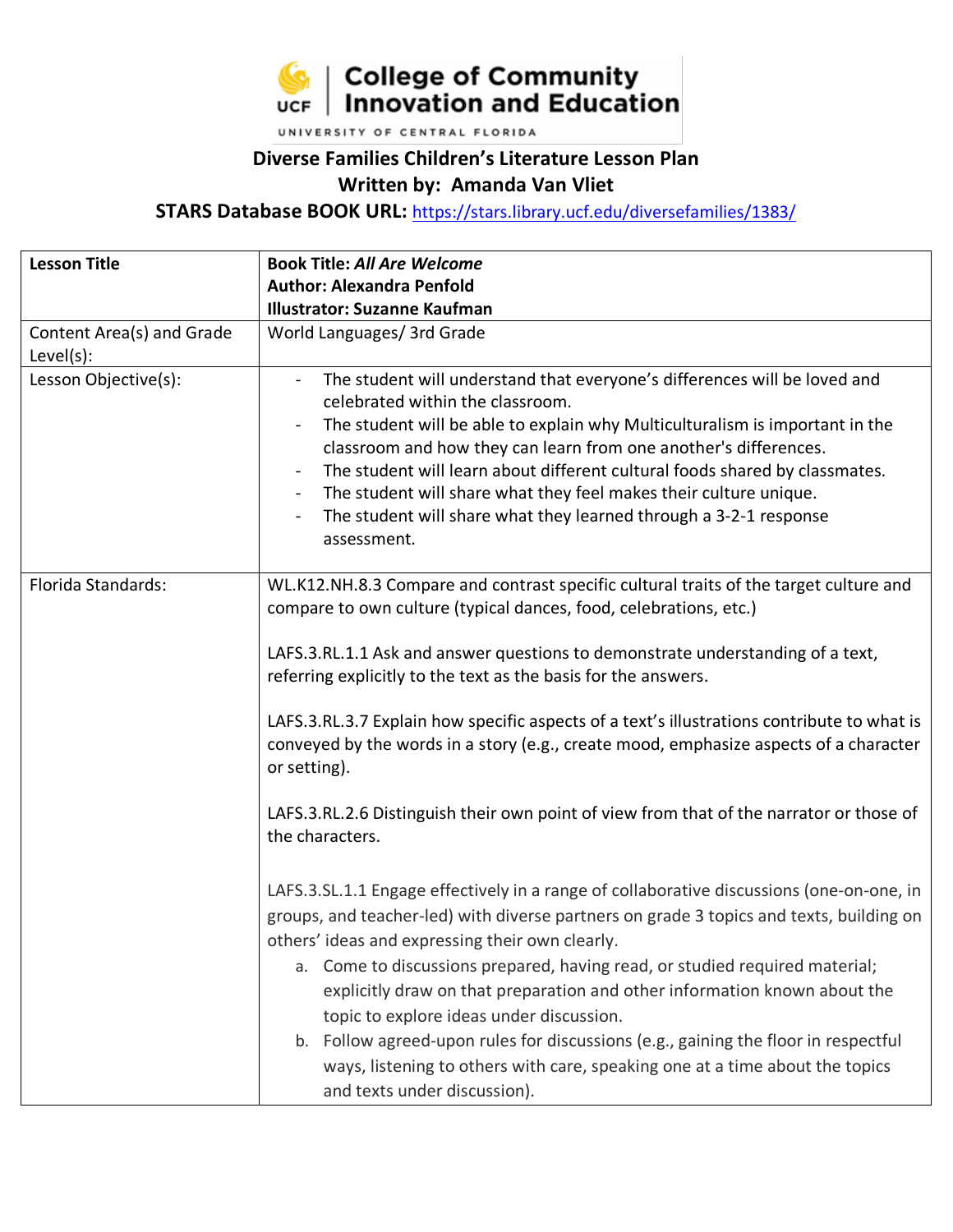

## $\left|\frac{1}{\sqrt{2}}\right|$  College of Community<br>UCF | Innovation and Education

|                                      | c. Ask questions to check understanding of information presented, stay on topic,                                                                        |  |
|--------------------------------------|---------------------------------------------------------------------------------------------------------------------------------------------------------|--|
|                                      | and link their comments to the remarks of others.                                                                                                       |  |
|                                      | d. Explain their own ideas and understanding in light of the discussion.                                                                                |  |
| Assessment:                          | Teacher observation- informal assessment                                                                                                                |  |
|                                      | Partner/group discussion- informal assessment                                                                                                           |  |
|                                      | Comprehension worksheet- formal assessment                                                                                                              |  |
|                                      |                                                                                                                                                         |  |
|                                      | Teacher assesses student's prior knowledge through pre-lesson group                                                                                     |  |
|                                      | discussion.                                                                                                                                             |  |
|                                      | Students will be informally assessed through High Order Thinking Questions                                                                              |  |
|                                      | about culture and diversity while reading "All Are Welcome" (provided below).                                                                           |  |
|                                      | Students share in a group discussion their idea of culture and diversity-                                                                               |  |
|                                      | Informal Assessment.                                                                                                                                    |  |
|                                      | Teacher will informally assess student's understanding throughout the video                                                                             |  |
|                                      | using Higher Order Thinking-Scaffold (provided below).                                                                                                  |  |
|                                      | Students will provide definitions on the dry erase board for Culture, Diversity,                                                                        |  |
|                                      | and Multiculturalism after watching the video provided.                                                                                                 |  |
|                                      | Teacher will listen & monitor the students while they are grouped up to                                                                                 |  |
|                                      | discuss their own cultures. This includes verbally sharing ideals, holidays,                                                                            |  |
|                                      | clothing, etc.                                                                                                                                          |  |
|                                      | Students will share aloud one thing they learned about their classmates'                                                                                |  |
|                                      | culture. They will then share their own culture and share similarities/                                                                                 |  |
|                                      | differences amongst the two.                                                                                                                            |  |
|                                      | Students will complete a 3-2-1 (3 things learned, 2 interesting things, and 1                                                                           |  |
|                                      | question) reflection at the end of the lesson- Formative assessment.                                                                                    |  |
|                                      | • Students will share what they learned during this lesson, with the class.                                                                             |  |
| Motivating Activity &                | Prior to this lesson, students will have researched their family's home                                                                                 |  |
| <b>Anticipatory Set/Access Prior</b> | country/culture and prepared an edible dish specific to their culture to share                                                                          |  |
| Knowledge:                           | with the class during a social studies unit meeting the National Council for                                                                            |  |
|                                      | <b>Social Studies theme: Culture</b>                                                                                                                    |  |
|                                      | https://www.socialstudies.org/standards/national-curriculum-standards-                                                                                  |  |
|                                      | social-studies-introduction                                                                                                                             |  |
|                                      |                                                                                                                                                         |  |
|                                      | Teacher will call students to the rug and introduce the lesson on culture and                                                                           |  |
|                                      | diversity.                                                                                                                                              |  |
|                                      | Teacher will write the three vocabulary words, Culture, Diversity, and<br>Multiculturalism on the dry-erase board. (EL strategy 9- Write words that are |  |
|                                      | used in lesson) (UDL 1.1- Offer ways of customizing the display of                                                                                      |  |
|                                      | information) (UDL 3.2- Highlight patterns, critical features, big ideas, and                                                                            |  |
|                                      | relationships) (UDL 3.1- Activate or supply background knowledge)                                                                                       |  |
|                                      | Teacher will have students share in a group discussion what they think culture,<br>$\bullet$                                                            |  |
|                                      | diversity and multiculturalism mean prior to beginning the lesson. (EL Strategy                                                                         |  |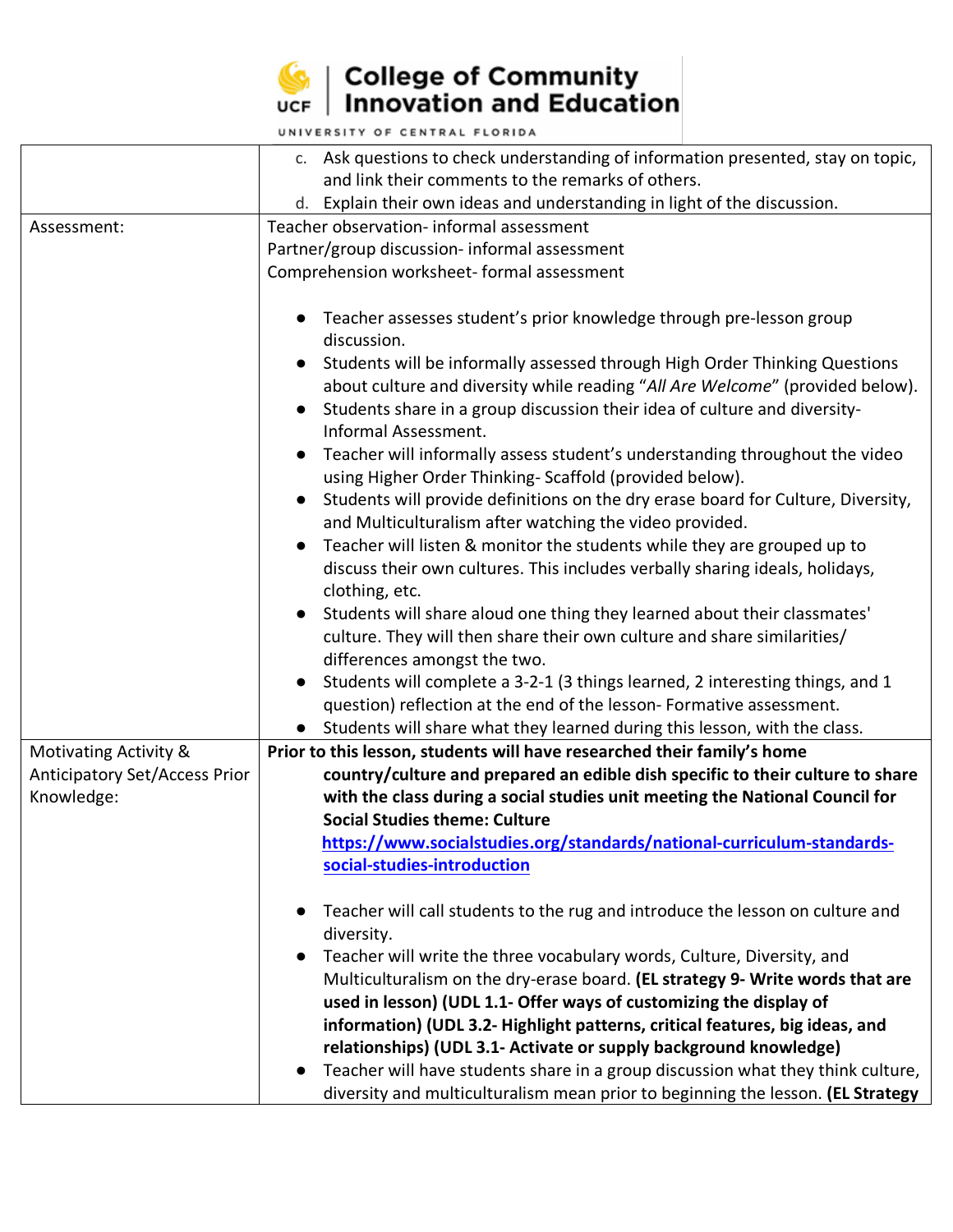

### $\left|\frac{1}{\sqrt{2}}\right|$  College of Community<br>UCF | Innovation and Education

|             | 1- Use pre reading strategies to activate former knowledge) (UDL 8.3- Foster<br>collaboration & community) (UDL 3.1- Activate or supply background<br>knowledge)                                                                                                                                                                                                                                                                                                                                                                                                                                                                                                                                                                                                                                                                                                                                                                                                                                                                                                                                                                                                                                                                                                                                                                                                                                                                                                                                                                                                                                                                                                                                                                                                                                                                                                                                                                                                                                                                                                                                                                                                                                                                                                                                                                                                                 |
|-------------|----------------------------------------------------------------------------------------------------------------------------------------------------------------------------------------------------------------------------------------------------------------------------------------------------------------------------------------------------------------------------------------------------------------------------------------------------------------------------------------------------------------------------------------------------------------------------------------------------------------------------------------------------------------------------------------------------------------------------------------------------------------------------------------------------------------------------------------------------------------------------------------------------------------------------------------------------------------------------------------------------------------------------------------------------------------------------------------------------------------------------------------------------------------------------------------------------------------------------------------------------------------------------------------------------------------------------------------------------------------------------------------------------------------------------------------------------------------------------------------------------------------------------------------------------------------------------------------------------------------------------------------------------------------------------------------------------------------------------------------------------------------------------------------------------------------------------------------------------------------------------------------------------------------------------------------------------------------------------------------------------------------------------------------------------------------------------------------------------------------------------------------------------------------------------------------------------------------------------------------------------------------------------------------------------------------------------------------------------------------------------------|
| Procedures: | *Intended for 3rd grade students*                                                                                                                                                                                                                                                                                                                                                                                                                                                                                                                                                                                                                                                                                                                                                                                                                                                                                                                                                                                                                                                                                                                                                                                                                                                                                                                                                                                                                                                                                                                                                                                                                                                                                                                                                                                                                                                                                                                                                                                                                                                                                                                                                                                                                                                                                                                                                |
|             | *Full lesson may take 3 twenty-minute sessions*<br>After accessing the student's prior knowledge, the teacher will then bring out<br>the book "All Are Welcome". (EL Strategy 2-Plan readings that have<br>repetitious text) (UDL 1.1- Offer ways of customizing the display of<br>information)<br>Teacher will read the title and share both the author and illustrator's name to<br>the students. The teacher will briefly ask the students pre-reading questions:<br>(EL Strategy 5- Check frequently for understanding)<br>"What will this book be about? How do you know?" (Higher Order<br>Thinking-Predicting)<br>"What are you wondering about this book?" (show the front and back<br>cover) (Higher Order Thinking- Questioning)<br>Teacher will begin reading the book (EL Strategy 12- Read to students)<br>Teacher will pause after the sentence "Raise your hand we'll go around. All<br>are welcomed here." Here, the teacher will ask "What does the Author mean<br>by "Fears are lost, and hope is found."? (Higher Order Thinking-Inferring), and<br>"Why do you think the students are raising their hands? What are they sharing<br>that the author didn't tell us?" (Higher Order Thinking- Inferring) (EL Strategy<br>5- Check frequently for understanding)<br>Teacher will continue reading with excitement until the sentence, "Pass it<br>around till everyone's fed." She will pause after reading this and ask the<br>students, "Why is everyone's food so different?" (Higher Order Thinking-<br>Inferring).<br>Teacher will follow this question with "Have you ever traveled<br>somewhere and eaten different food than what you're used to?<br>(Higher Order Thinking- Connecting)<br>Teacher will mention that the class will be sharing cultural foods with<br>$\blacksquare$<br>one another at the end of the lesson, just like this page shows us.<br>Teacher will continue reading aloud then pause after the sentence "A shelter<br>from adversity." Here, the teacher will ask the students, "What do you think<br>adversity means? What context clues help you figure out this definition?"<br>(Higher Order Thinking-Monitoring Comprehension) (EL Strategy 6- Check for<br>word/sentence recognition.)<br>The teacher will then write this word on the dry-erase board along with<br>its definition. (EL Strategy 4- Use visual aids.) |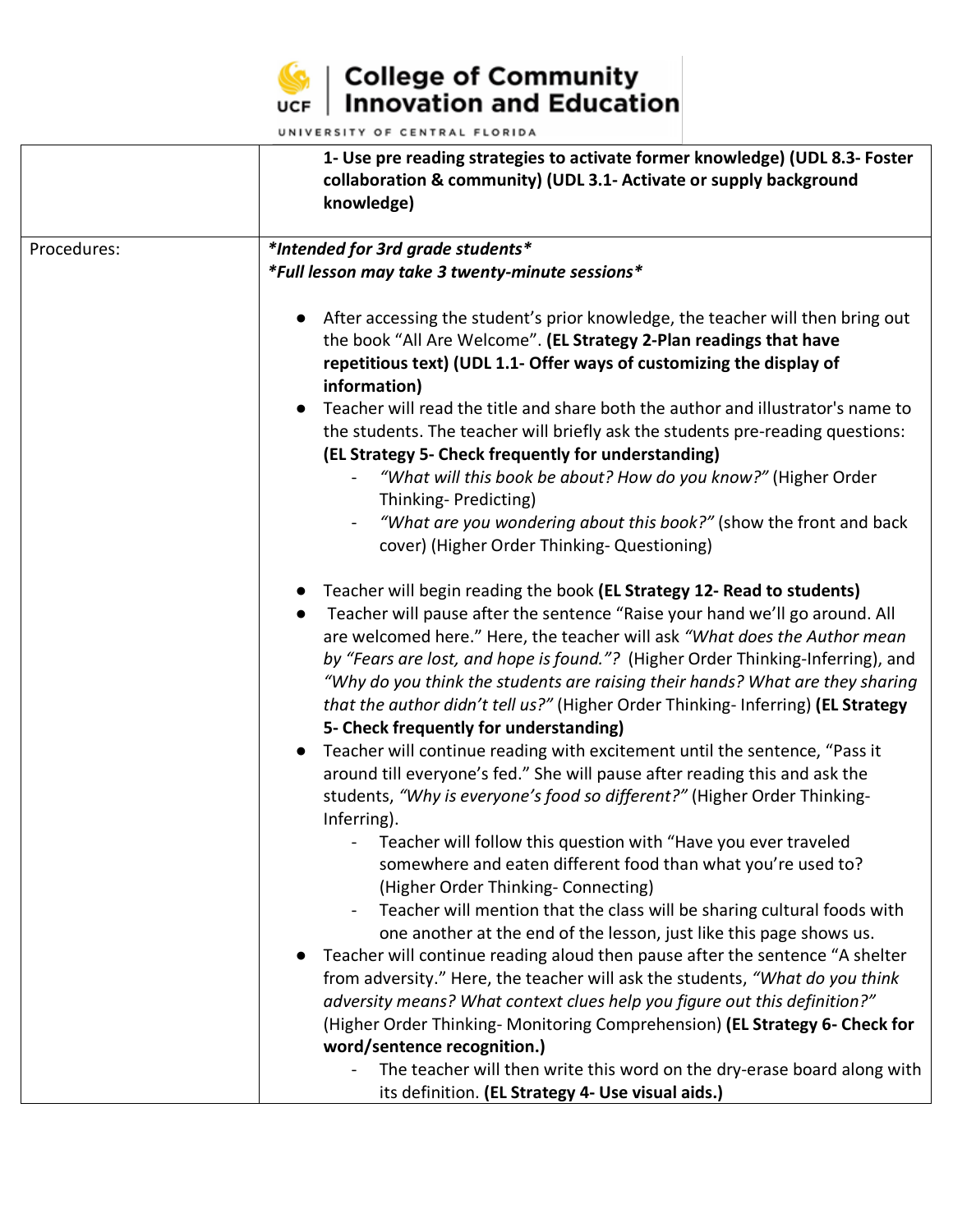

l

### $\left|\frac{1}{\sqrt{2}}\right|$  College of Community<br>UCF | Innovation and Education

| The teacher will also emphasize the sentence "Our strength is our                           |
|---------------------------------------------------------------------------------------------|
| Diversity" and remind them of their vocabulary word "Diversity". (EL                        |
| Strategy 6- Check for word/sentence recognition.)                                           |
| After this, the teacher will ask, "How do the students feel in their classroom?             |
| How do you know this?" (Higher Order Thinking-Inferring)                                    |
| The teacher will continue reading, and stop at the page that says, "You have a<br>$\bullet$ |
| space here." and pause to open the pages that create a panoramic of the                     |
| classroom. On this page the teacher will ask the students "How does                         |
| everyone's differences bring them together?" (Higher Order Thinking-                        |
| Connecting).                                                                                |
| The students should answer this question using knowledge from the                           |
| book. (E.g., Our differences can bring us together by sharing new ideas,                    |
| food, clothes, stories, ways of thinking, etc.)                                             |
| At the end of the book, the teacher will stop reading, close the book and ask               |
| the students, "Have you ever felt different? Has this ever allowed you to learn             |
| more about your friends and the people around you?" (Higher Order Question-                 |
| Connecting).                                                                                |
| The teacher will then tell the students to close their eyes and think of a                  |
| world where everyone looked and acted the same way. She will give                           |
| them a few seconds then say (using a concerned voice), "It wouldn't be                      |
| very exciting right? We would not have anything unique to teach each                        |
| other about ourselves. Being different is what makes us special." (UDL                      |
| 3.3- Guide information processing, visualization, and manipulation)                         |
| After this, the teacher will ask the following questions allowing the students<br>$\bullet$ |
| time in between to answer: (EL Strategy 5- Check frequently for                             |
| understanding) (UDL 3.3- Guide information processing, visualization, and                   |
| manipulation)                                                                               |
| "How does multiculturalism in the classroom benefit us as learners?"                        |
| "How can we use our experience through those we meet, in our                                |
| future?" (Higher Order Thinking- Connecting)                                                |
| "What similarities do you see within this book, to our classroom?"                          |
| (Higher Order Thinking- Connecting)                                                         |
|                                                                                             |
| The teacher will start the video "Cultures of the world" (9:20 long) (EL Strategy           |
| 4- Use visual aids) (UDL 1.1- Offer ways of customizing the display of                      |
| information) (UDL 2.5- Illustrate through multiple media)                                   |
| Teacher will pause the video at 1:38 and ask students, "What are some things                |
| that define culture?" (Higher Order Question- Monitoring Comprehension).                    |
| The teacher will then follow this with, "Do you know much about your own                    |
| culture?" (Higher Order Thinking Question- Connecting). (UDL 3.2- Highlight                 |
| patterns, critical features, big ideas, and relationships)                                  |
|                                                                                             |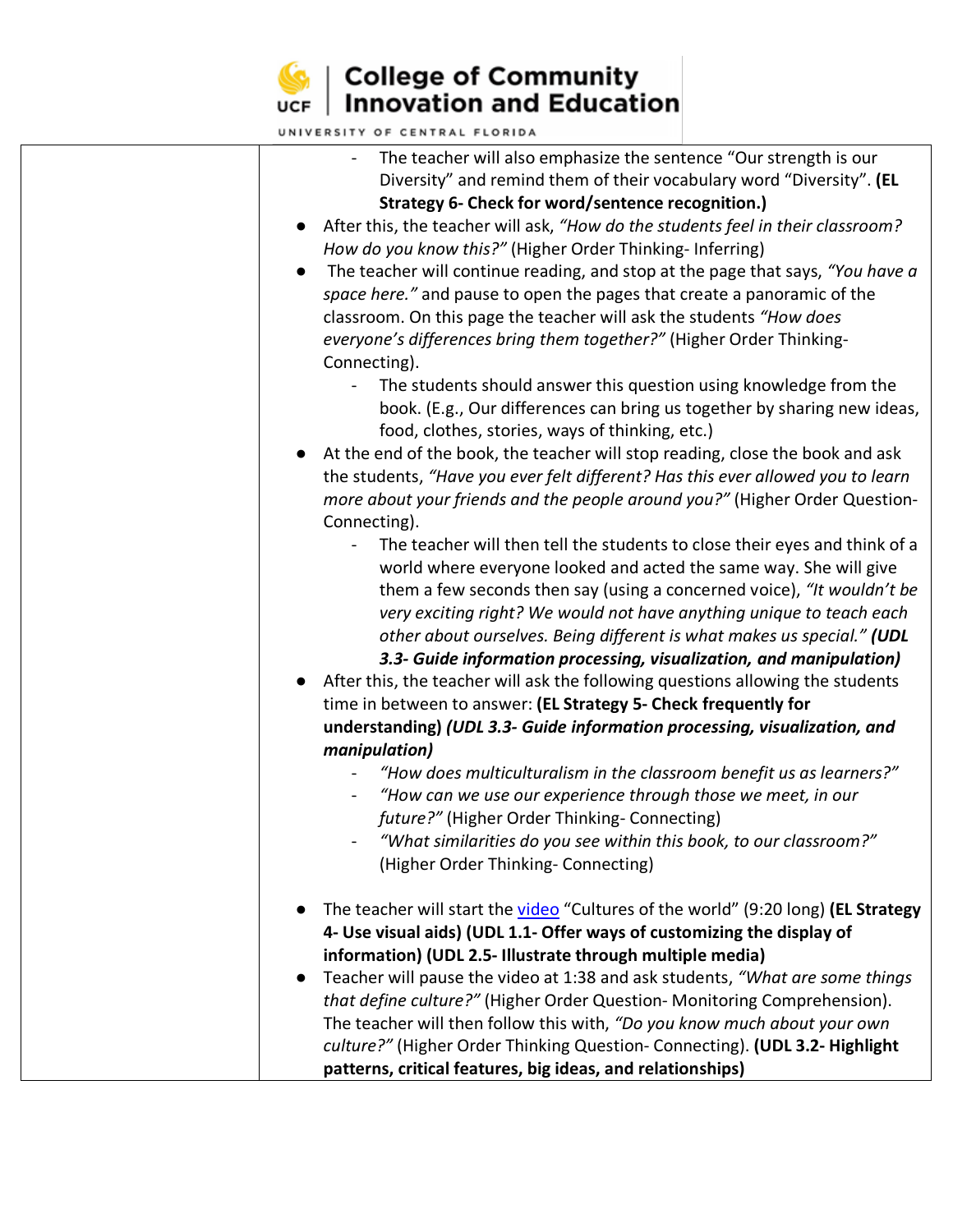

### $\left|\frac{1}{\sqrt{2}}\right|$  College of Community<br>UCF | Innovation and Education

| and ask the students "What in your culture are you most proud of?"<br>(Higher Order Thinking- Connecting). The teacher will follow this with the<br>Inferring) (EL Strategy 5- Check frequently for understanding) (UDL 3.2-<br>Highlight patterns, critical features, big ideas, and relationships)<br>The teacher will have a few students come up to write their own definition<br>are acceptable under the same word) (E.g.: Diversity- Understanding that<br>definitions) (EL Strategy 30- Provide highlighted texts and materials for<br>Highlight patterns, critical features, big ideas, and relationships)<br>small groups and provide 8 minutes to discuss their own cultural traditions,<br>2.4- Promote understanding across languages.)<br>While the students are working in groups, the teacher will walk around and<br>listen as students share with one another to monitor comprehension and<br>understanding. (EL Strategy 5- Check frequently for understanding)<br>Parent volunteers will place each student's cultural dish on their desk and<br>prepare plates/napkins.<br>desks where their food dishes have been placed.<br>The teacher will call on each student to stand up and share one thing they<br>learned about their classmate, and then introduce their own culture to us,<br>what makes them unique and how their food dish plays a role in their<br>culture/traditions. (EL Strategy 5- Check frequently for understanding)<br>and (with the help of the teacher / parent volunteers) fill their plate with 1<br>scoop of various cultural dishes they would like to try.<br>$\bullet$<br>community) | UNIVERSITY OF CENTRAL FLORIDA                                                                                                                                                                                                                                                                                                                                                                                                                                                                                                                                                                                                                                        |
|-----------------------------------------------------------------------------------------------------------------------------------------------------------------------------------------------------------------------------------------------------------------------------------------------------------------------------------------------------------------------------------------------------------------------------------------------------------------------------------------------------------------------------------------------------------------------------------------------------------------------------------------------------------------------------------------------------------------------------------------------------------------------------------------------------------------------------------------------------------------------------------------------------------------------------------------------------------------------------------------------------------------------------------------------------------------------------------------------------------------------------------------------------------------------------------------------------------------------------------------------------------------------------------------------------------------------------------------------------------------------------------------------------------------------------------------------------------------------------------------------------------------------------------------------------------------------------------------------------------------------------------------|----------------------------------------------------------------------------------------------------------------------------------------------------------------------------------------------------------------------------------------------------------------------------------------------------------------------------------------------------------------------------------------------------------------------------------------------------------------------------------------------------------------------------------------------------------------------------------------------------------------------------------------------------------------------|
|                                                                                                                                                                                                                                                                                                                                                                                                                                                                                                                                                                                                                                                                                                                                                                                                                                                                                                                                                                                                                                                                                                                                                                                                                                                                                                                                                                                                                                                                                                                                                                                                                                         | Teacher will start the video again, and pause it at 9:20, (the end of the video)<br>question, "Why do you think diversity is important?". (Higher Order Question-<br>After the video, the teacher will return the students attention to the dry-erase<br>board where the words Culture, Diversity, and Multiculturalism are written.<br>under culture, diversity, or multiculturalism. (Differently worded definitions<br>everyone is different and unique. AND Human differences including race, age,<br>height, or size) (EL Strategy 9- Write words that are used in lesson & supply<br>students for them to see what you consider important concepts.) (UDL 3.2- |
| classroom.                                                                                                                                                                                                                                                                                                                                                                                                                                                                                                                                                                                                                                                                                                                                                                                                                                                                                                                                                                                                                                                                                                                                                                                                                                                                                                                                                                                                                                                                                                                                                                                                                              | Once the students are done sharing, the teacher will group students off into<br>holidays, ideals, etc. (EL Strategy 29- Use small groups/partner work.) (UDL<br>Once the 8 minutes are up, students will be instructed to head back to their<br>Once everyone shares, the teacher will instruct students to wash their hands<br>The students will have 20 minutes to eat their food and talk with classmates<br>about the different dishes they are eating. (UDL 8.3- Foster collaboration &<br>After time is up, students will clean up their mess, and the teacher, along with<br>parent volunteers, will cover/ move the leftover food to the back of the         |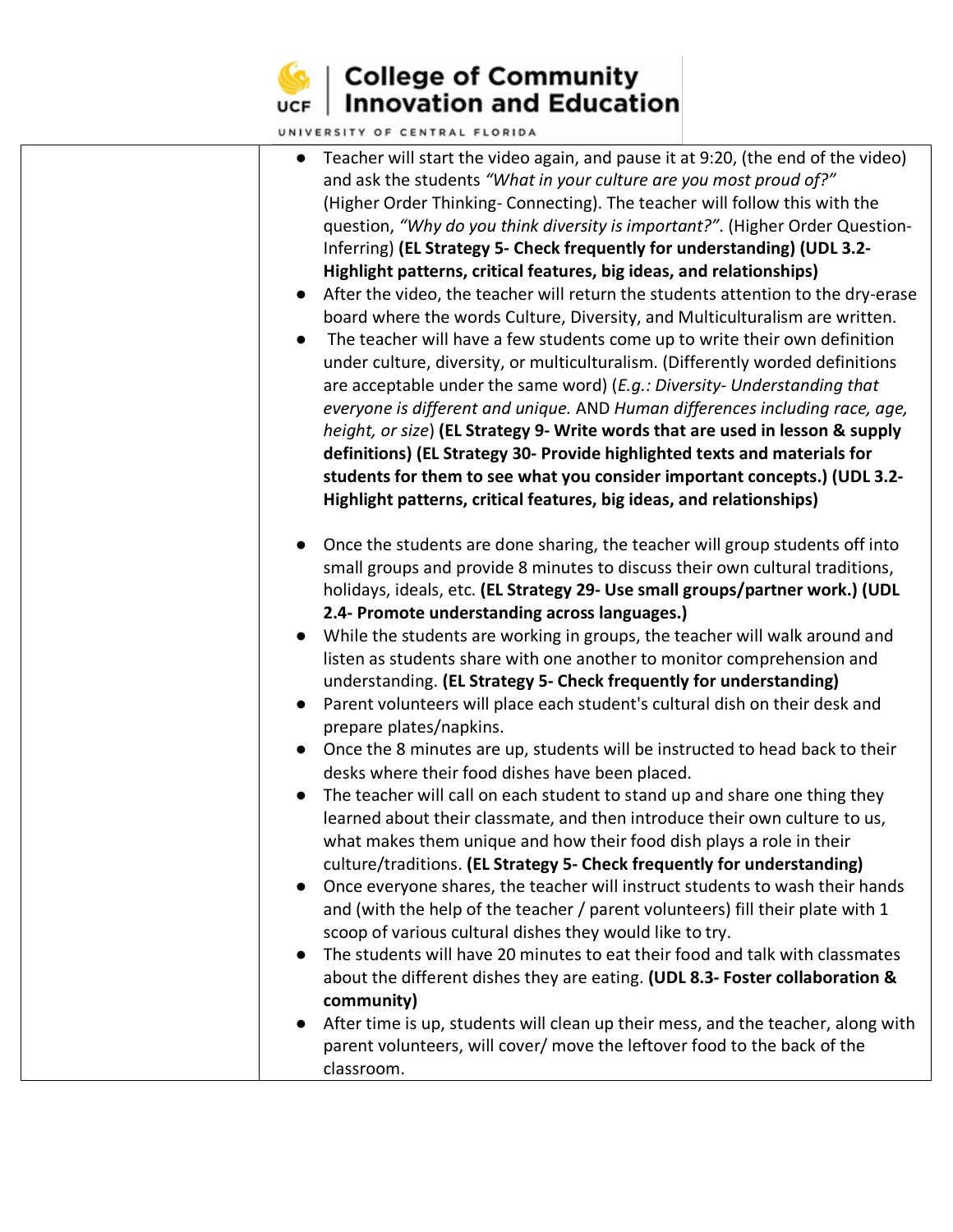

#### **College of Community**<br>UCF | Innovation and Education

UNIVERSITY OF CENTRAL FLORIDA

|            | UNIVERSITT OF CENTRAL FLORIDA                                                                                                                                                                                                                                                                                                                                                                                                                                                                                                                                                                                                                                                                                                                                                                                                                                                                                                                                                                                                                                                                                                                                                                                                                      |
|------------|----------------------------------------------------------------------------------------------------------------------------------------------------------------------------------------------------------------------------------------------------------------------------------------------------------------------------------------------------------------------------------------------------------------------------------------------------------------------------------------------------------------------------------------------------------------------------------------------------------------------------------------------------------------------------------------------------------------------------------------------------------------------------------------------------------------------------------------------------------------------------------------------------------------------------------------------------------------------------------------------------------------------------------------------------------------------------------------------------------------------------------------------------------------------------------------------------------------------------------------------------|
|            | Students will be instructed to sit at their desks and create a "3-2-1" reflection<br>$\bullet$<br>response to the lesson. (3 things I learned, 2 things I found interesting, 1<br>question I have) (Worksheet provided below) (UDL 9.3- Develop self-<br>assessment and reflection)<br>The teacher will call on students to share their "3" section in the 3-2-1<br>reflection, only sharing something new that no one has said yet. The teacher<br>will write the short responses out on the board. (EL Strategy 5- Check<br>frequently for understanding)<br>To close the lesson, the teacher will answer each student's "1" section, leaving<br>no unanswered questions. Then, the teacher will reiterate the importance of<br>diversity and culture, and how functioning in a multicultural environment<br>positively impacts your life. The teacher will reread all the "learned" responses<br>given by the students to show examples of how multiculturalism impacts their<br>life and makes a community come together. (EL Strategy 30- Provide<br>highlighted texts and materials for students for them to see what you<br>consider important concepts.) (UDL 3.2- Highlight patterns, critical features,<br>big ideas, and relationships) |
| Materials: | Teacher:<br>Lesson Plan<br>Florida Standards<br>All Are Welcome by Alexandra Penfold & Suzanne Kaufman<br>3-2-1 reflection sheet (Included below)<br>Cultures Around the World video (up to 9:20)<br>Parent volunteers may be helpful for the food portion.                                                                                                                                                                                                                                                                                                                                                                                                                                                                                                                                                                                                                                                                                                                                                                                                                                                                                                                                                                                        |
|            | Students:<br>Cultural dish<br>$\bullet$<br>Background knowledge from home on his/her culture<br>Pencil                                                                                                                                                                                                                                                                                                                                                                                                                                                                                                                                                                                                                                                                                                                                                                                                                                                                                                                                                                                                                                                                                                                                             |

Note: Assessment and closure do not necessarily have to be separate activities, but they must meet guidelines above